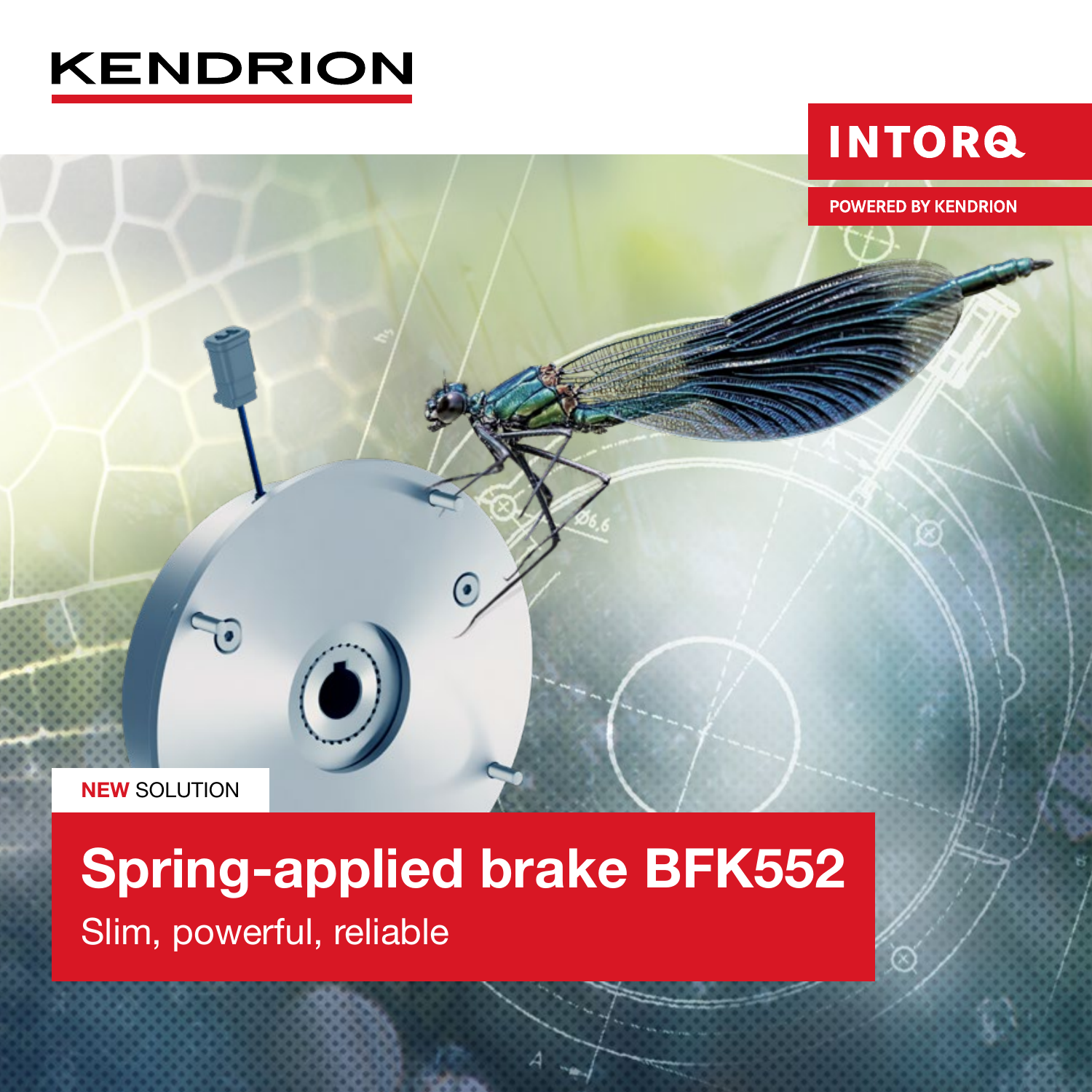# Safety for your logistics applications

**Ifo Vic VIo**   $\ddot{\mathbf{e}}$ 

E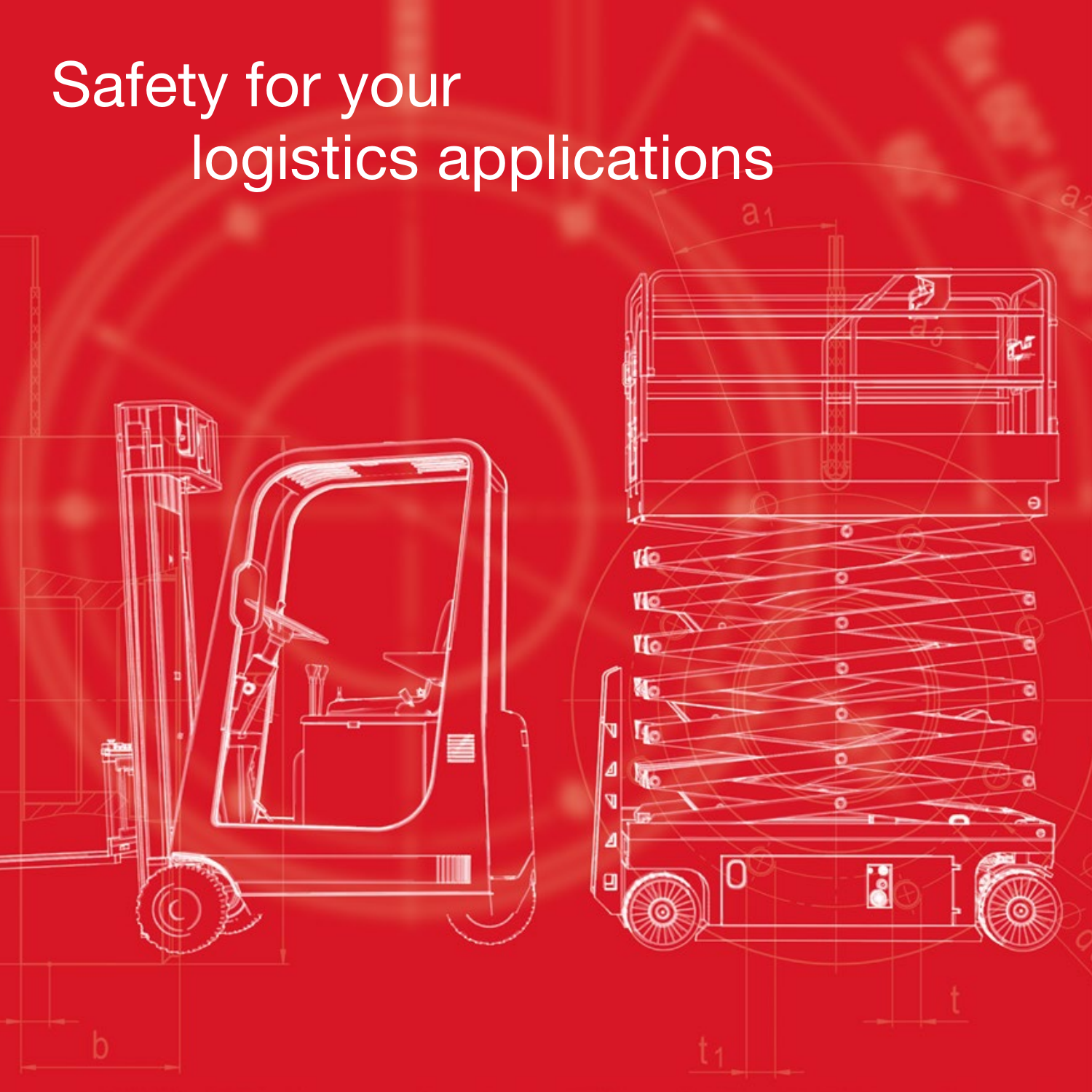# BFK552 – compact design

Especially in drives for industrial trucks and working platforms, every millimeter counts when fitting a brake.

Slim but so powerful – With our BFK552 we have completed our portfolio for this application.

- Flat, compact design
- Stable braking torque over entire service life
- Extended maintenance interval due to less wear
- Water and dust protection according to IP66 (without hand release)
- Optional hand release
- Outstanding in terms of safety
- Global availability

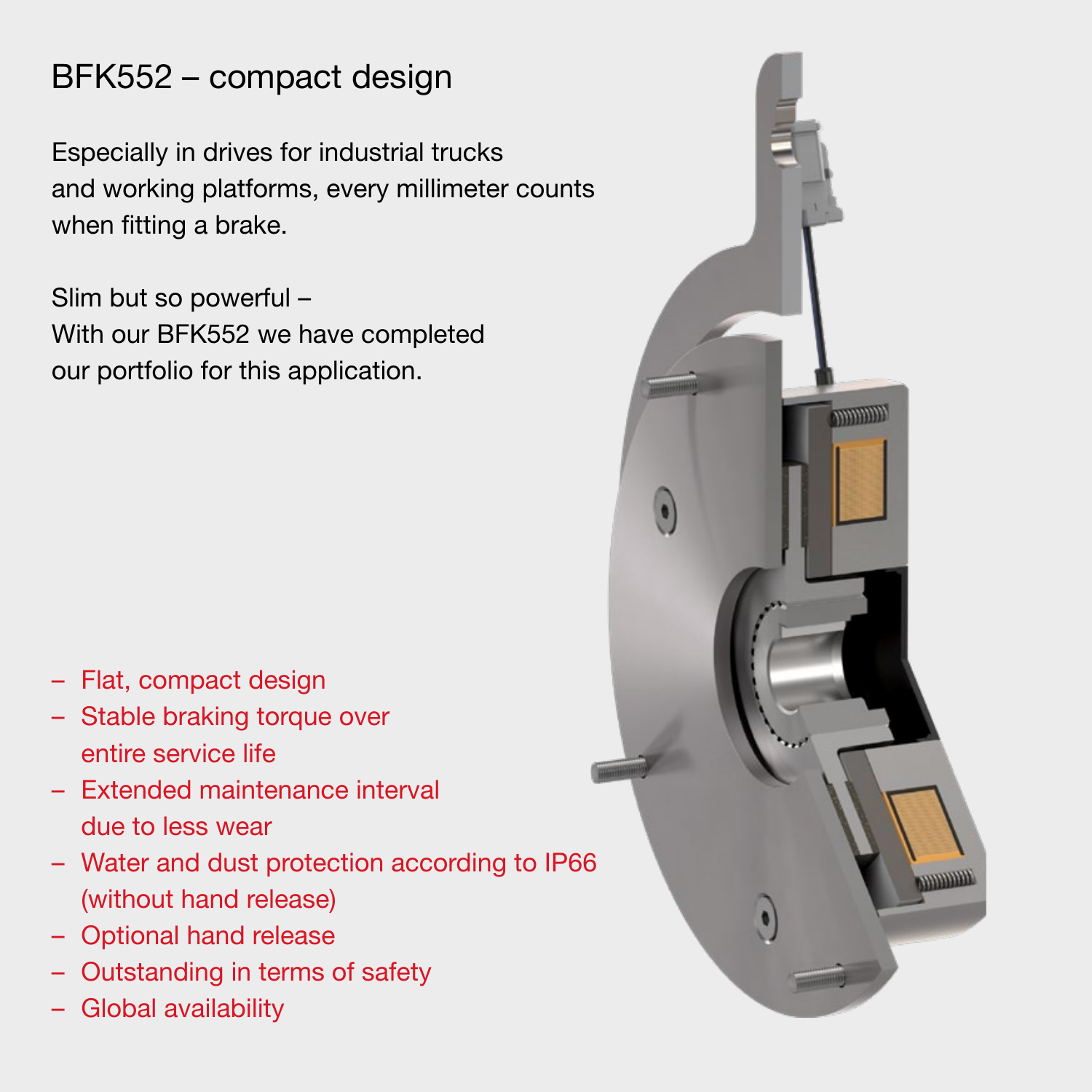



## Technical data

| <b>Size</b>                | 08             | 12    | 18          |
|----------------------------|----------------|-------|-------------|
| Height h [mm]              | 40             | 43.7  | 55          |
| <b>Output P [W]</b>        | 50/25          | 80/45 | 150/60      |
| <b>Torque T nom [Nm]</b>   | 15             | 60    | 180         |
| Hubs d [mm]                | 11/12/14/15/20 | 20/25 | 30/35/40/45 |
| Outer diameter (d4) [mm]   | $\star$        | 156   | $\star$     |
| Pitch circle (d2) [mm]     | $\star$        | 168.3 | $\star$     |
| Screw connection (d1) [mm] | $\star$        | 4xM6  | $\star$     |

\*Detailed dimensions on request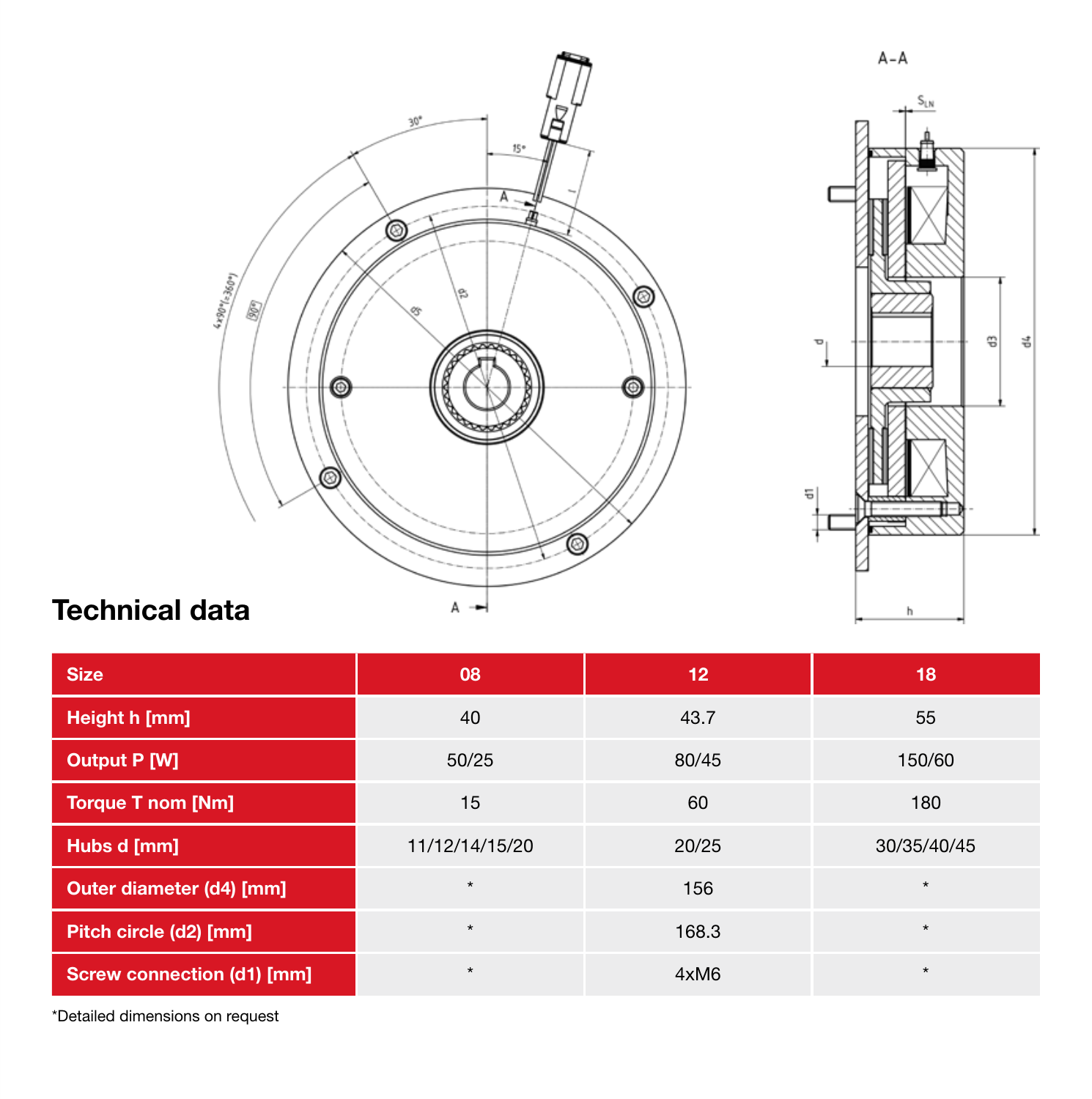INTORQ has been part of the Industrial Brakes Business Unit at Kendrion since early 2020.

#### Products for every requirement

Our product portfolio includes permanent magnet and spring-applied brakes as well as clutches and electronic accessories for a wide range of applications.

#### We are the brake experts

Both off-the-shelf products and customized solutions are part of our competencies. With over a century of experience, our strong technical team will develop the best solution for you.

#### What's important to us

We not only want to meet the requirements of our customers, we want to exceed them. With our products, which stand for quality, efficiency and innovation, we make the world a little bit safer!